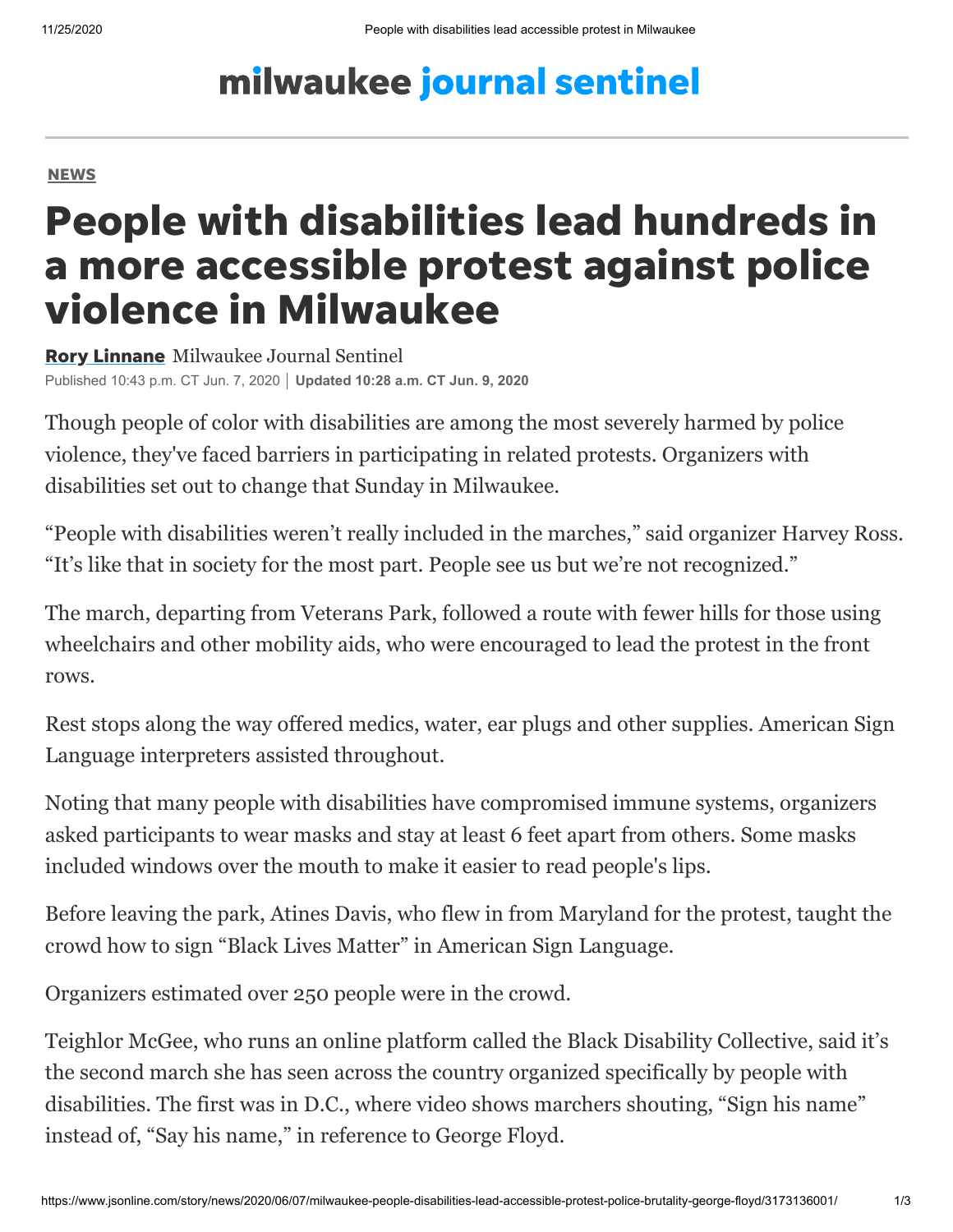Ross said he wants people to understand that people with disabilities are at high risk of police violence because police are not generally educated about disabilities and may escalate situations.

"We are being policed and governed by incompetent people who can't do their jobs, so we want their resignations," Ross said.

Over 22 percent of people shot and killed by police in the U.S. since 2015 had a known mental illness, according to a [Washington Post database.](https://www.washingtonpost.com/graphics/investigations/police-shootings-database/)

The data does not indicate whether people killed had any other disabilities, though it's not hard to find [examples.](https://rudermanfoundation.org/wp-content/uploads/2017/08/MediaStudy-PoliceDisability_final-final.pdf)

In 2010 in Seattle, [John Williams](https://www.npr.org/2016/10/07/496867205/years-after-police-shooting-woodcarvers-brother-remembers-the-man-he-lost), a Native American woodcarver who was deaf in one ear, was carrying his carving knife and piece of wood when a police officer told him to put the knife down. Williams did not immediately respond, and the officer shot Williams multiple times.

Ross said he has felt threatened himself. He has limited mobility in his arms and legs due to a gunshot wound, and uses gloves.

"When I'm driving I have gloves on," Ross said. "I have had police officers pull me over with guns drawn like, 'Why do you have gloves on?' They're not being trained properly."

As Ross and others led marchers south onto Lincoln Memorial Drive, the group took up multiple lanes of traffic. At Michigan Street, they merged with another march fronted by Frank Nitty, who has led many protests in recent days.

Nitty told the organizers he would follow their lead and encouraged those using wheelchairs to stay in the front.

"We gonna stay behind you guys and we're gonna march with you guys wherever you're going," he said, as recorded by his livestream. "We're just here to support."

Together the two groups of hundreds of protesters marched to Red Arrow Park to remember Dontre Hamilton. Six years ago, Hamilton, who had schizophrenia, was shot 14 times by a Milwaukee police officer who had [not received any specialized training](https://www.jsonline.com/story/news/crime/2017/04/12/family-dontre-hamilton-milwaukee-man-fatally-shot-police-prevails-early-legal-round/100391404/) on interacting with people with mental illness.

Protests after Hamilton's death were the first protests McGee, who grew up in Mequon, had ever participated in. She was 16.

https://www.jsonline.com/story/news/2020/06/07/milwaukee-people-disabilities-lead-accessible-protest-police-brutality-george-floyd/3173136001/ 2/3